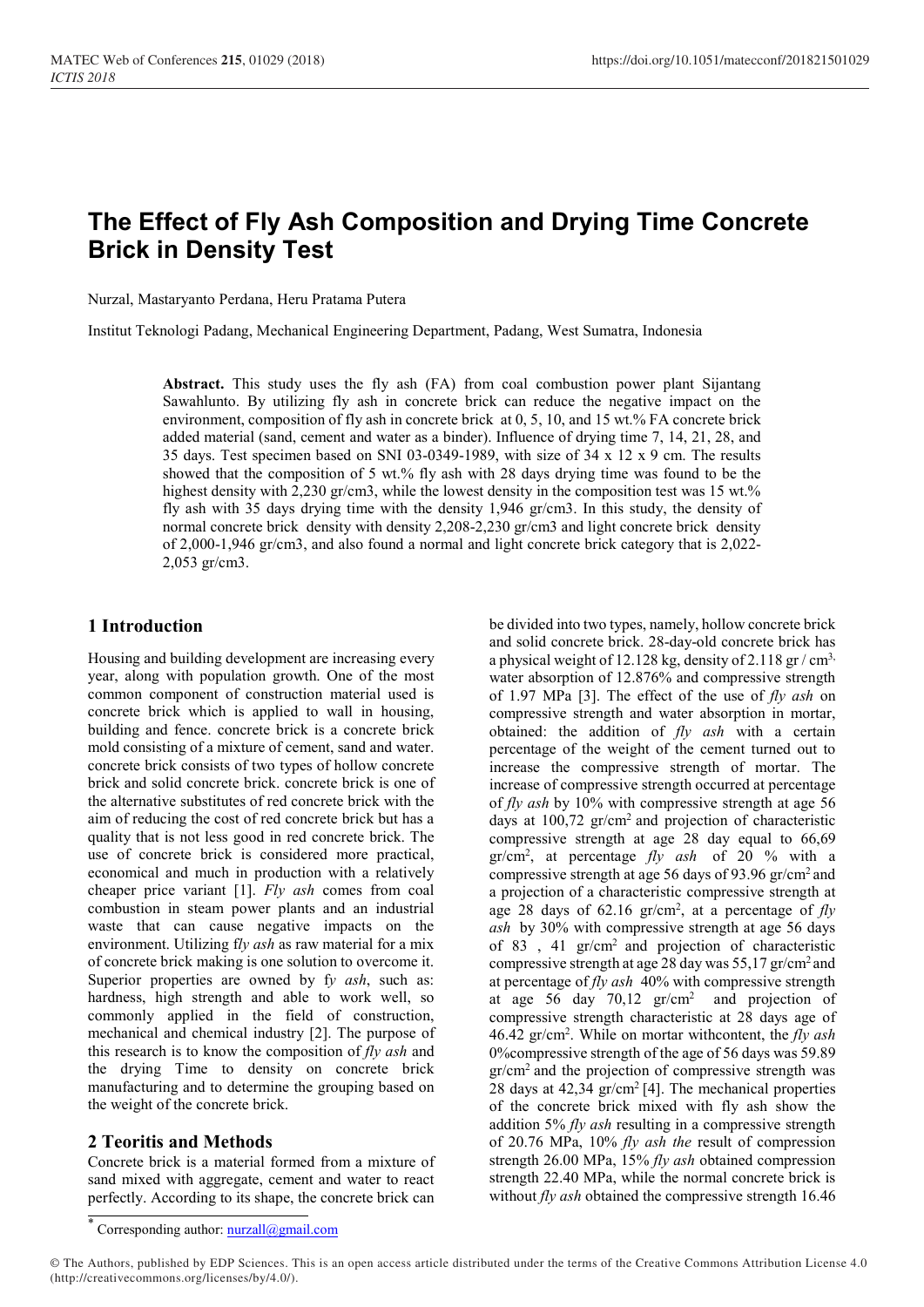MPa [5]. Factors affecting the quality of concrete brick: a good concrete brick has a flat surface and perpendicular to each other and has a high compressive strength. Factors affecting the quality of the concrete brick are dependent on water cement factor, age, density, shape and rock structure and aggregate size on the concrete brick. Concrete brick is classified into 2 groups namely normal concrete brick and lightweight concrete brick. The normal concrete brick is classified as a concrete brick which has density of about 2.200 – 2.400 gr/cm<sup>3</sup> , while for light concrete is a concrete brick that has density  $\leq 2.000$  gr/cm<sup>3</sup> or lower and supported with maximum absorption 25% according to SNI 03- 0349-1989 with a maximum compressive strength of 0.3 - 40 MPa [6].

Table 1. Concrete brick Quality [7]

| NO.            | Quality<br>Requirement                                             | Unit          | Solid concrete brick<br>Quality |    |    |    |
|----------------|--------------------------------------------------------------------|---------------|---------------------------------|----|----|----|
|                |                                                                    |               |                                 | Н  | Ш  | IV |
| 1              | <b>Bruto</b><br>compressive<br>strength and<br>minimum<br>average  | $Kg/cm^2$     | 100                             | 70 | 40 | 25 |
| $\overline{2}$ | Bruto<br>compressive<br>strength of<br>each specimen<br>is minimum | $Kg/cm^2$     | 90                              | 65 | 35 | 21 |
| 3              | Maximum<br>water<br>absorption                                     | $\frac{0}{0}$ | 25                              | 35 |    |    |

Table 2. Terms of Standard Size and Concrete Brick Size Tolerance [7]

| <b>FA</b><br>Composition<br>$(wt. \% )$ | Cement<br>(kg) | Sand (Fine<br>Fly<br>Ash<br>$Sand +$<br>(kg)<br>Aggregate)<br>(kg) |       | Water<br>(Liter) |
|-----------------------------------------|----------------|--------------------------------------------------------------------|-------|------------------|
|                                         | 30             | 463                                                                |       | 30               |
|                                         | 30             | 439,85                                                             | 23,49 | 45               |
| 10                                      | 30             | 416,7                                                              | 44,67 | 54               |
| 15                                      | 30             | 393,55                                                             | 63,53 | 63               |

Concrete brick has the following advantages

- 1. Concrete brick has a larger dimension of red brick so that the installation time is faster without having to be soaked before installation and installation cost is cheaper.
- 2. Making it easier without requiring burning process.
- 3. No need to be plastered if the workmanship is neat.
- 4. Can be made perforated for air ventilation and the possibility of water seepage is very small because it is watertight.

Disadvantages:

- 1. Easy to crack the hair on the wall.
- 2. Easy to be perforated and easily broken because there are holes on the inner side.

3. Less good for heat and sound insulation.

#### Composition Concrete brick

The composition for the manufacture of concrete brick work is as follows:

Table 3. Concrete brick composition for 70 spesimens

| N            | Type    | dimensions (mm) |          |           | Minimum wall<br>thickness<br>(mm) |       |
|--------------|---------|-----------------|----------|-----------|-----------------------------------|-------|
| $\mathbf{O}$ |         | Lengt           | Widt     | Heigh     | outsid                            | insid |
|              |         | h               | h        |           | e                                 | e     |
|              | Solid   | $390 \pm$       | $90 \pm$ | $100 \pm$ |                                   |       |
|              |         |                 | 2        | 2         |                                   |       |
| 2            | Hollow  | $390 \pm$       | 190      | $100 \pm$ | 20                                | 15    |
|              | : Small |                 | ± 5      |           |                                   |       |
|              | Large   | $390 \pm$       | 190      | $200 \pm$ | 25                                | 20    |
|              |         |                 | ± 5      |           |                                   |       |

The production of a concrete brick wth composition 0 wt.% fly ash needed 0.42 kg of cement and 6.61 kg sand. For 5 wt.% fly ash used 0.004 kg cement, 6.23 kg sand and 0.38 kg fly ash.



Fig.1: Material used: (a) Fly ash, (b) Cement, (c) sand, and (d) Mineral Water

#### Shape and Size Specimens

Based on SNI SNI 03-0349-1989, Specimens were produced in the form of rectangular bar (length,  $L = 34$ ) cm, width,  $B = 12$  cm, thickness,  $W = 9$  cm).



Fig.2: Shape and size of Concrete brick

#### Compaction Process

Base on the Composition of Materials concrete brick (Table3). The materials are manually mixing to homogeneous and flush with mineral water until it forms a paste after that into a mold concrete brick. The concrete brick compaction is done manually, then concrete brick was placed above the board and let it harden for 1 night and not exposed to direct sunlight to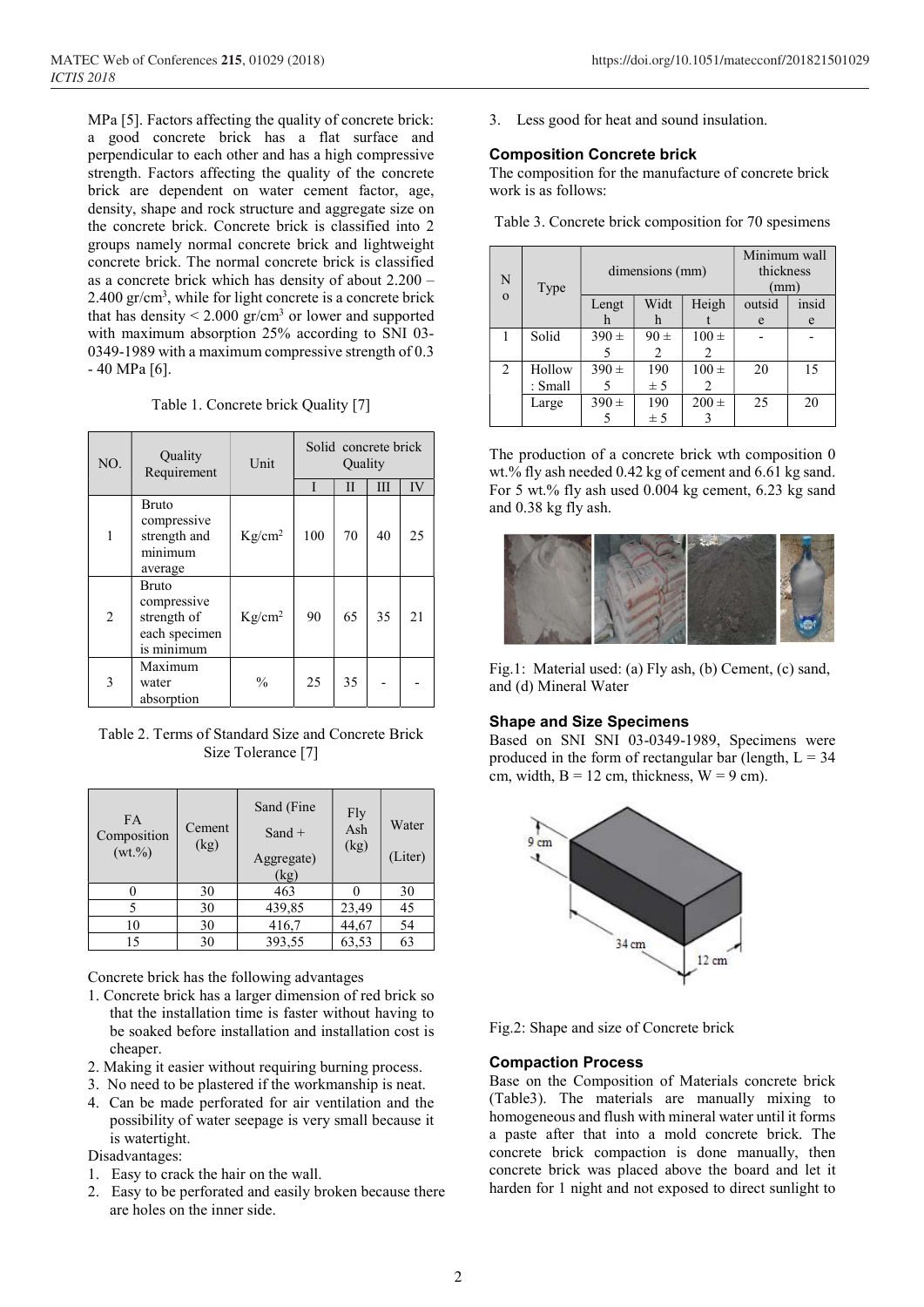avoid cracking, after that concrete brick is dried in for 7, 14, 21, 28, and 35 days.

 $-$  Pair

#### Density Test

Measureing density is used Archimedes method:<br>
Density =  $\frac{W_u}{W_u - W_f}$ . Pair

Density 
$$
=
$$
  $\bar{v}$ 

Where:

 $\rho_{\text{water}}$  = density of water = 1 g/cm<sup>3</sup>  $W_u$  = weight in air (g/cm<sup>3</sup>)  $W_f$  = weight in water (g/cm<sup>3</sup>)

## 3 Results and Discussion

The 0 wt.%  $fly$  ash, the longer the drying time, the density increases, due to the chemical reaction between cement and water (hydration) which causes the brick to become hard after some time (water absorption increases, and compressive strength drops).

Tabel 4. Average Density

| Fly Ash     | Average Density (gr/cm <sup>3</sup> ) |       |       |       |       |  |
|-------------|---------------------------------------|-------|-------|-------|-------|--|
| Composition |                                       | 14    | 21    | 28    | 35    |  |
| $(wt. \% )$ | Days                                  | Days  | Days  | Days  | Days  |  |
|             | 1.962                                 | 1.970 | 1.983 | 1.993 | 2.000 |  |
|             | 1.978                                 | 2.208 | 2.220 | 2.230 | 1.953 |  |
| 10          | 1.985                                 | 1.986 | 2.053 | 2.001 | 1.948 |  |
| 15          | 1.992                                 | 1.984 | 1.975 | 1.967 | 1.946 |  |

Drying time of 7, 14, 21 days increased density value and reached maximum density value in 28 days drying time of  $2,230$  gr/cm<sup>3</sup>, this happened at composition 5 wt.% fly ash and density value of brick decreased until 1,953 gr/cm<sup>3</sup>at drying 35 days. This result is similar to the research done by Tjokrodimulyo, 1995: on the addition of  $fly$  ash as much as 5 wt.%  $fly$  ash and the duration of drying of 28 days cement will have hardness reaching the maximum value can be known also from the bright cement color than before and also proven also from research [8].

The density increased from 1.985 to 2.053  $gr/cm<sup>3</sup>$  on the drying time of 7, 14 and 21 days after that decreased density composition 10 wt.% fly ash. All densities in this composition are light brick categories.

The composition of 15 wt.%  $fly$  ash increased density value at 7 days drying time, which is the same because the water content is still high so the density value increases. In the old variation of drying 14 days with the variation of the composition there is an increase in density value at 5 wt.% composition and there is a decrease in density value in the composition of 10 and 15 wt.% fly ash This is caused by the hydration of cement and fly ash which causes heat so that bubbles arise produce gas to produce pores that make concrete brick progressively lighter. In the long variation of drying of 21 days, 28 days and 35 days the same increase of density value in 5 wt.%  $fly$  ash and degradation of 10 and 15 wt.% fly ash value. This is due to the decreasing

density due to the grain factor of the sample, the pore, and the composition of the material itself. Aggregate items may be less strong because of two things that are composed of weak materials or composed of strong but not good particles in the binder [9].

The pores on the concrete brick are caused by fly ash particle size smaller than the size of the cement particles will cover the pores that cause the lighter concrete brick. In the chart obtained density value 1.946-2.230 gr/cm<sup>3</sup> . The density values of  $1.946$ -2.000 gr/cm<sup>3</sup> include the light concrete brick category and the density value of 2.200-2.230 gr/cm<sup>3</sup> the normal concrete brick category while the density value 2.001-2.053  $gr/cm<sup>3</sup>$  was in the category between light concrete brick and concrete brick normal.

## 4 Conclusion

The results of the research can be concluded as follows:

- 1. the composition of 5 wt.% fly ash with 28 days drying time was found to be the highest density with  $2,230$  gr/cm<sup>3</sup>, while the lowest density in the composition test was 15 wt.% fly ash with 35 days drying time with the density 1,946  $gr/cm^3$ .
- 2. The density of normal concrete brick density with density  $2,208-2,230$  gr/cm<sup>3</sup> and light concrete brick density of  $2,000-1,946$  gr/cm<sup>3</sup>, and also found a normal and light concrete brick category that is  $2,022-2,053$  gr/cm<sup>3</sup>.

### References

- 1. Sagel, Ing R et al (1994). Guidelines for Concrete Work. Erlangga Publishers, Jakarta.
- 2. Boccacini, AK, (1995) Glass-Ceramics from Filter Dust from Waste Incinerators. Cramics International Journal, 21, 231-235.
- 3. Darmono (2009) Penerapan Teknologi Produksi Bahan Bangunan Berbahan Pasir Bagi Korban Gempa Di Kulonprogo Serta Analisis Mutu Dan Ekonominya. Fakultas Teknik Universitas Negeri Yogyakarta
- 4. Andoyo (2006). The Influence of Fly Ash's Uses of Pressure and Water Absorption on Mortar. Unpublished Undergraduade Thesis, Semarang State University.
- 5. Siagian, Henok and Dermawan Agus (2011) Tests of Concrete brick Mixed Mechanics of Fly Ashes
- 6. Neville, A.M and Broks, JJ (1987) 'Concrete Technology.' Longman Scientific & Technical, London
- 7. Indonesian National Standard (SNI) 03-0349-1989 Concrete Concrete brick for Couple Wall.
- 8. Tjokrodimuljo, Kardiyono (1995) 'Concrete Technology. Yogyakarta
- 9. Mulyono, T., (2008) Concrete Technology, Andi Publisher, Yogyakarta. Indonesian Concrete Regulation (PBI, 1971) About Aggregates